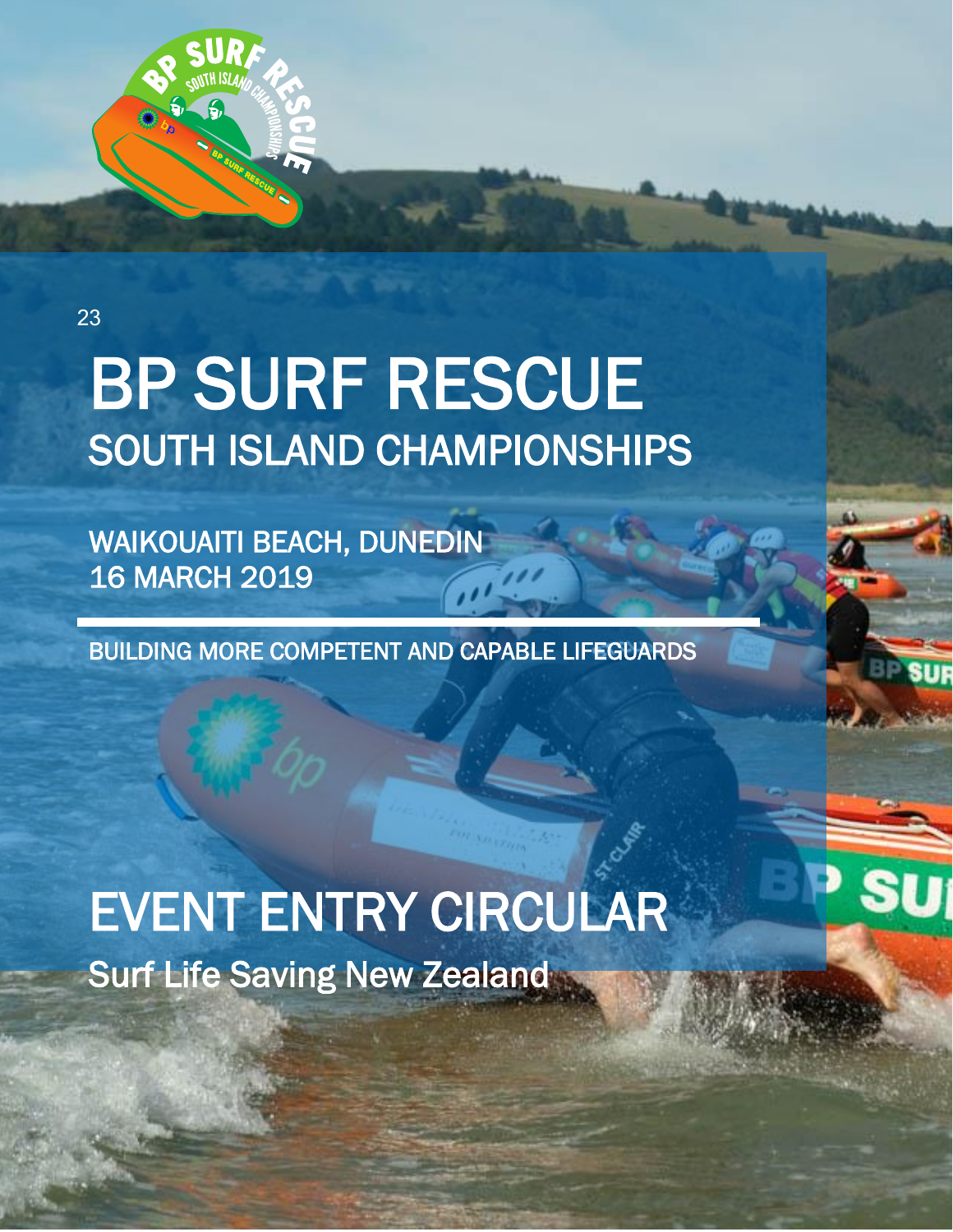

## **Event Entry Circular**

## Event Overview

The BP Surf Rescue South Island Championships is an event filled with hard, fast, and action-packed racing. With the New Zealand Championships being held at the same venue one month later, the competition is set to draw crews from throughout the country to showcase their surf skills, fitness and experience amongst their pairs.

The competition includes several events, requiring varying levels of technical skill and physical fitness. With surf and weather conditions constantly changing, this type of competition has proved to be one of the more exciting competitions on the Surf Life Saving calendar.

Making another appearance at Waikouaiti Beach, we invite you to celebrate the skills and experience of some of Surf Life Saving New Zealand's very best IRB Crews as they compete for their friends and against their fellow athletes.

## Entry Circular

This document provides you with all the information you need to know in order to enter this event. While it contains the typical logistical information surrounding the event, it also incorporates very important details that an athlete, parent and/or guardian must be aware of before entering themselves or their child into this event.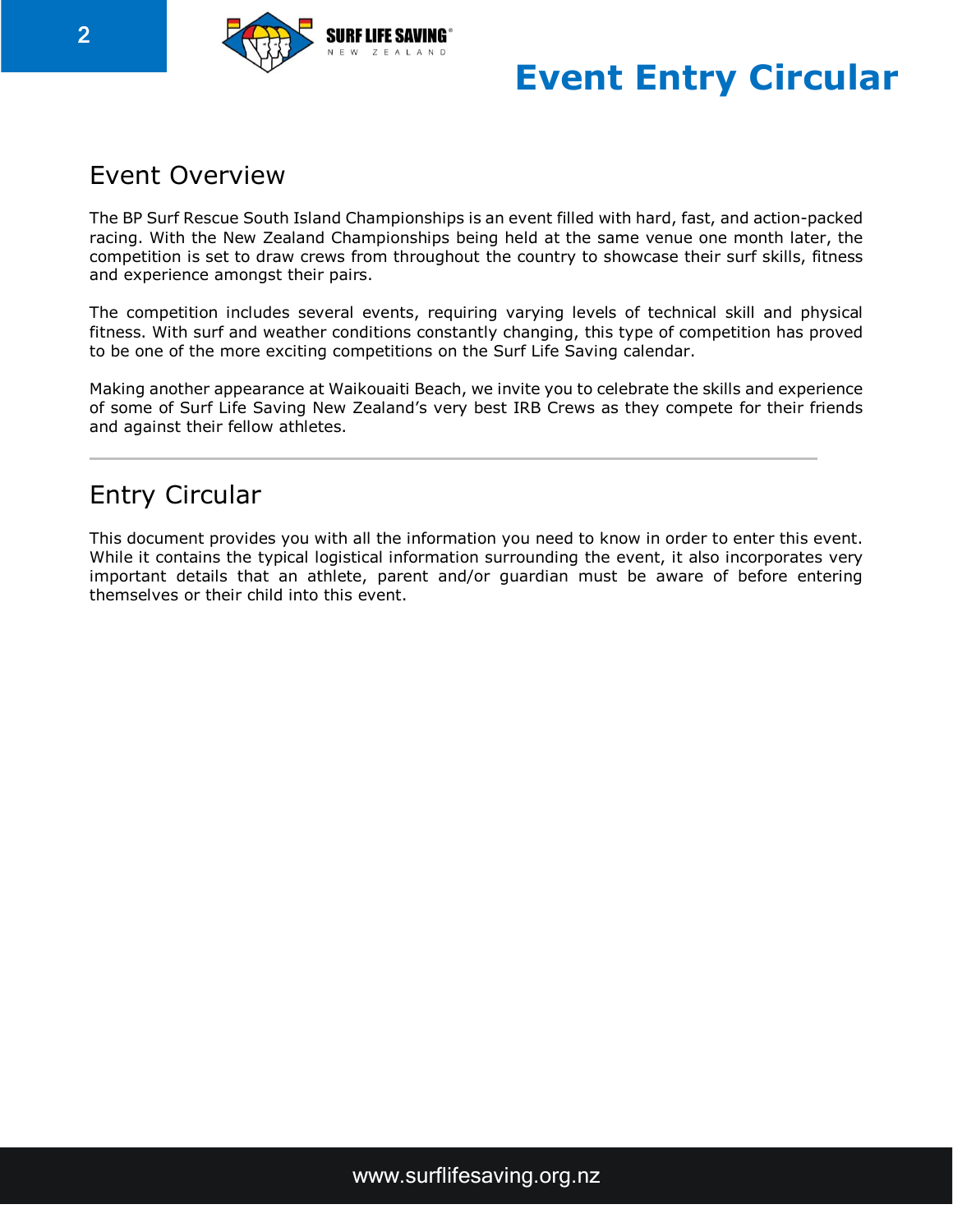

## **Entry Information**

Entries may be made using the SLSNZ Online Event Entry System. Your club has access to this system and will process your entries. Following the close of entry as detailed below entry fees will be invoiced directly to your club for payment prior to the competition.

| Entries Open:                      | 10:00am, 1 February 2019                                                                                                                                                                                   |
|------------------------------------|------------------------------------------------------------------------------------------------------------------------------------------------------------------------------------------------------------|
| Entries Close:                     | 10.00am, 4 March 2019                                                                                                                                                                                      |
| Entry Fee:                         | \$50.00 per event   \$10.00 per Substitute (inclusive of GST)                                                                                                                                              |
| <b>Eligibility of Competitors:</b> | Please refer to <b>Policy SPS008</b> for Event Entry Eligibility.<br>The event entry system will not allow competitors to enter<br>events if they have not meet the requirements before close of<br>entry. |

## **Event Rules**

This event will be conducted under the rules contained in the following documents:

**SLSNZ Surf Sport [Competition](http://www.surflifesaving.org.nz/sport/about-us/surf-sport-manual/) Manual**, including any additional amendments as detailed on the website and any additional requirements as communicated by the Event Management Committee. Additionally members entering this event are bound by the following rules:

- SLSNZ [Constitution](http://www.surflifesaving.org.nz/organisation/about-us/management-documents/)
- SLSNZ [Regulations](http://www.surflifesaving.org.nz/organisation/about-us/management-documents/)
- SLSNZ Code of [Conduct](http://www.surflifesaving.org.nz/organisation/about-us/management-documents/) (Note: The Event Management Committee reserve the right to exclude competitors from further competition for poor or 'un-sportsman like' behaviour. This also applies to parents, managers and supporters)
- SLSNZ Equipment [Specifications](https://www.surflifesaving.org.nz/sport/about-us/drug-free-sport-information) Manual
- Drug Free Sport New [Zealand](https://www.surflifesaving.org.nz/sport/about-us/drug-free-sport-information)
- SLSNZ Sport [Policies](http://www.surflifesaving.org.nz/sport/about-us/sport-policies/)
	- o **[SPS001 Junior Surf Officials Ratio](https://www.surflifesaving.org.nz/media/618788/SS001-Junior-Surf-Officials-Ratio-Policy_2015.pdf)**
	- o SPS002 [Surf Officials Ratio](https://www.surflifesaving.org.nz/media/618791/SS002-Surf-Officials-Ratio-Policy_2015.pdf)
	- o [SPS003 Medals and Points Allocation](https://www.surflifesaving.org.nz/media/799715/SPS003-Medal-and-Points-Allocation-Policy_2016.pdf)
	- o SPS004 [Camera and Video Devices in Surf Life Saving](https://www.surflifesaving.org.nz/media/618764/SS004-Camera-and-Video-Devices-in-Surf-Life-Saving_2015.pdf)
	- o SPS005 [Communication and Video Devices on Surf Life Saving Equipment](https://www.surflifesaving.org.nz/media/618767/SS005-Communication-and-Video-Devices-on-Surf-Life-Saving-Equipment_2015.pdf)
	- o SPS006 [Gender Equity](https://www.surflifesaving.org.nz/media/620215/SS006-Gender-Equity.pdf)
	- o SPS007 [Competition Safety Requirements](https://www.surflifesaving.org.nz/media/620218/SS007-Competition-Safety-Requirements.pdf)
	- o SPS008 [Event Entry Eligibility Policy](https://www.surflifesaving.org.nz/media/975770/SPS008-Event-Entry-Eligibility-Policy.pdf)
	- o SPS009 [Competition Entry Fee Refunds](https://www.surflifesaving.org.nz/media/620224/SS009-Competition-Entry-Fee-Refunds.pdf)
	- o SPS010 [IRB Racing Personal Protective Equipment](https://www.surflifesaving.org.nz/media/911896/SPS010-IRB-Racing-Personal-Protective-Equipment_Updated-Sep-2017.pdf)
	- o SPS011 [Surf Boat Personal Protective Equipment](https://www.surflifesaving.org.nz/media/660030/SPS011-Surf-Boat-Personal-Protective-Equipment.pdf)
	- o SPS012 [Process for Reviewing the Surf Sports Competition Manual](https://www.surflifesaving.org.nz/media/709166/SPS012-Process-for-Reviewing-the-Surf-Sport-Competition-Manual.pdf)
	- o SPS013 [Silver Fern and Naming of Teams](https://www.surflifesaving.org.nz/media/827859/SPS013-Silver-Fern-and-Naming-of-Teams-Policy.pdf)
	- o SPS014 [SLSNZ High Performance Teams and Squads Selection](https://www.surflifesaving.org.nz/media/956656/SPS014-SLSNZ-High-Performance-Selection-Policy.pdf) Policy
	- $\circ$  SPS015 [Event Management and Officials Appointments Policy](https://www.surflifesaving.org.nz/media/972113/SPS015-Event-Management-and-Officials-Appointments-Policy.pdf)

Copies of these documents are available from the SLSNZ website.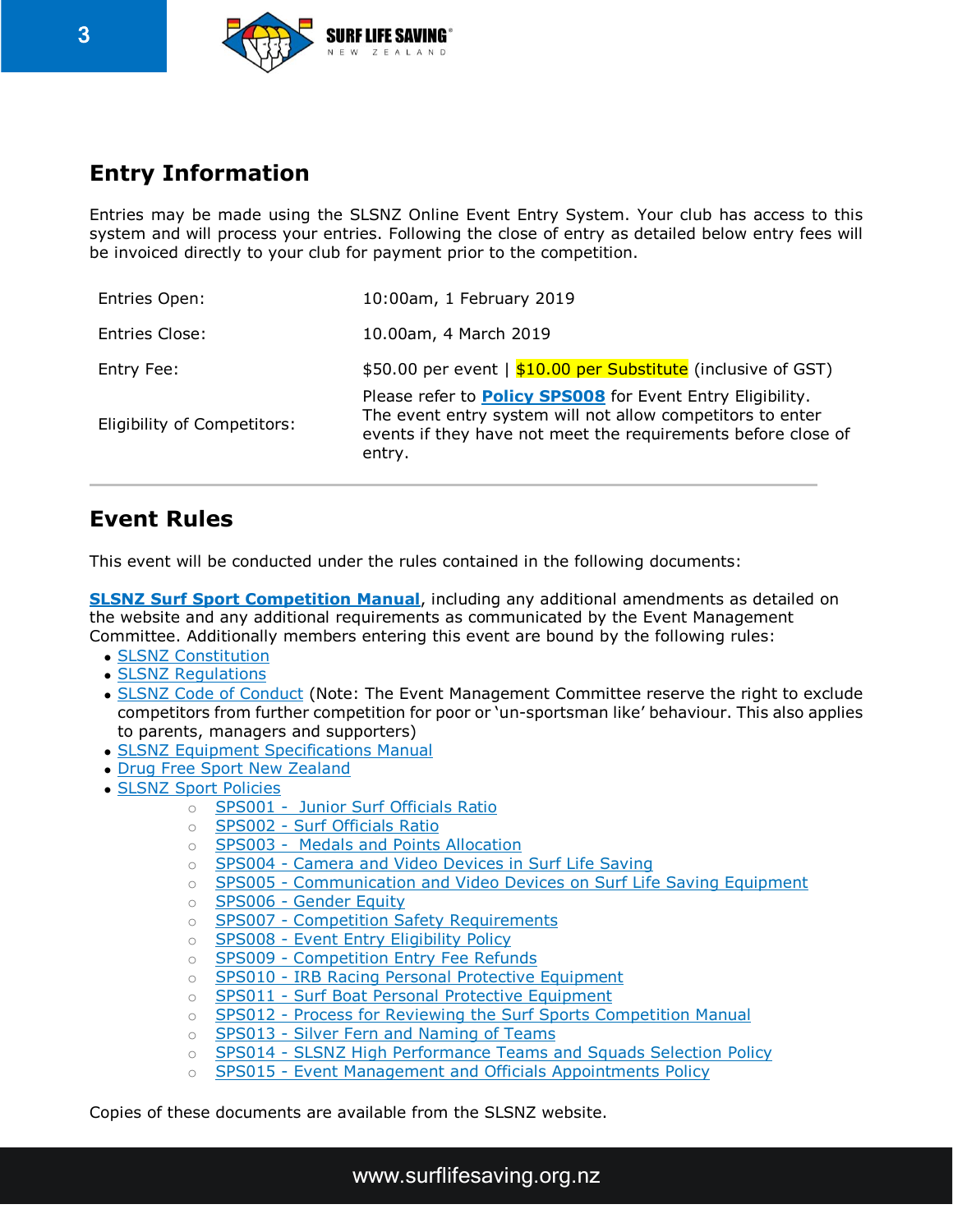

## **Age Groups**

Age group is determined by the competitor's age at midnight on 30<sup>th</sup> September 2018. For example, if you were 20 on the 30th September 2018, you are not eligible to compete in the Under 20 division**.**

## **Team Substitutes**

All team substitutes must be registered in some capacity in the competition. This is to ensure compliance with SLSNZ Sport Policy SPS008: Event Entry Eligibility.

An athlete that has entered into an event is capable of acting as a team substitute, with consideration to the applicable role and required qualifications i.e. Driver or Crewman. An athlete who is not entered into an event who wishes to be eligible as a team substitute must be entered as either a Driver or Crewman Team Substitute.

In accordance with SLSNZ Sport Policy SPS008: Event Entry Eligibility, no late entries for a team substitute will be accepted unless considered to be an 'exception circumstance' pursuant to Section 8 of the policy.

## **Important Times**

#### **Saturday 16 February 2019**

Start Time: 8:30am

Prizegiving: 30 minutes after the conclusion of racing Low Tide: 6:59am – 0.4m High Tide: 1:23pm – 1.8m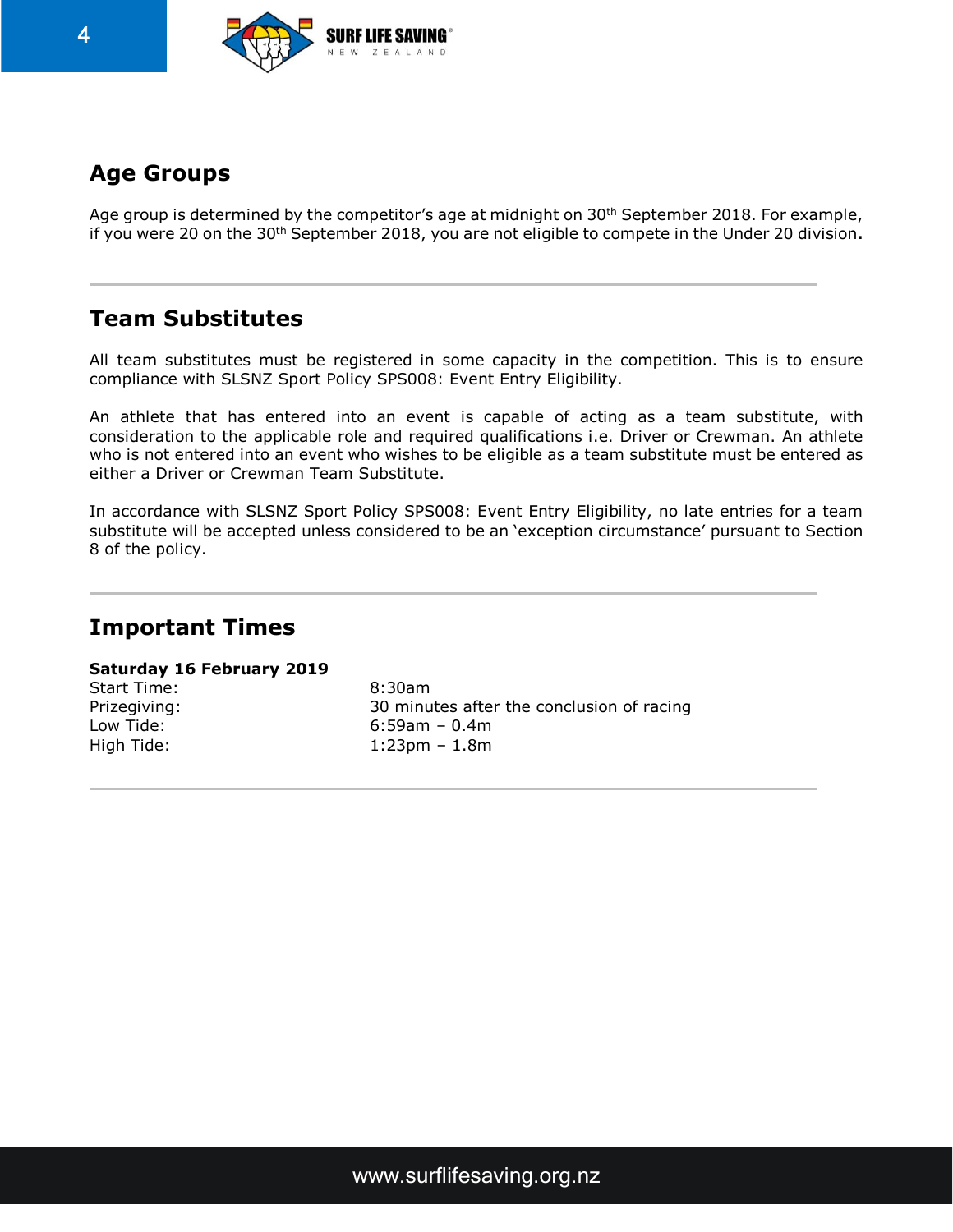

## **Events**

The following events and divisions will be held at the competition (listed in no particular order):

#### **Under 19 Men Division:**

- Single Rescue
- Assembly Rescue
- Mass Rescue
- Tube Rescue
- Team Rescue

#### **Under 20 Women Division:**

- Single Rescue
- Assembly Rescue
- Mass Rescue
- Tube Rescue
- Team Rescue

#### **Under 22 Men Division:**

- Single Rescue
- Assembly Rescue
- Mass Rescue
- Tube Rescue
- Team Rescue

#### **Open Men Division:**

- Single Rescue
- Assembly Rescue
- Mass Rescue
- Tube Rescue
- Team Rescue

#### **Open Women Division:**

- Single Rescue
- Assembly Rescue
- Mass Rescue
- Tube Rescue
- Team Rescue

## **Event Programming**

The Draft Programme can be found in **Appendix One** of this entry circular. Please note that the Draft Programme is subject to change due to a dependence upon the number of entries and surf/weather conditions.

The event draw will be available online **[here](https://liveresults.co.nz/sls)** from 12:00pm Friday 15 March 2019. No paper copies will be made available. Please note that lane draws may change during the event as a result of scratchings.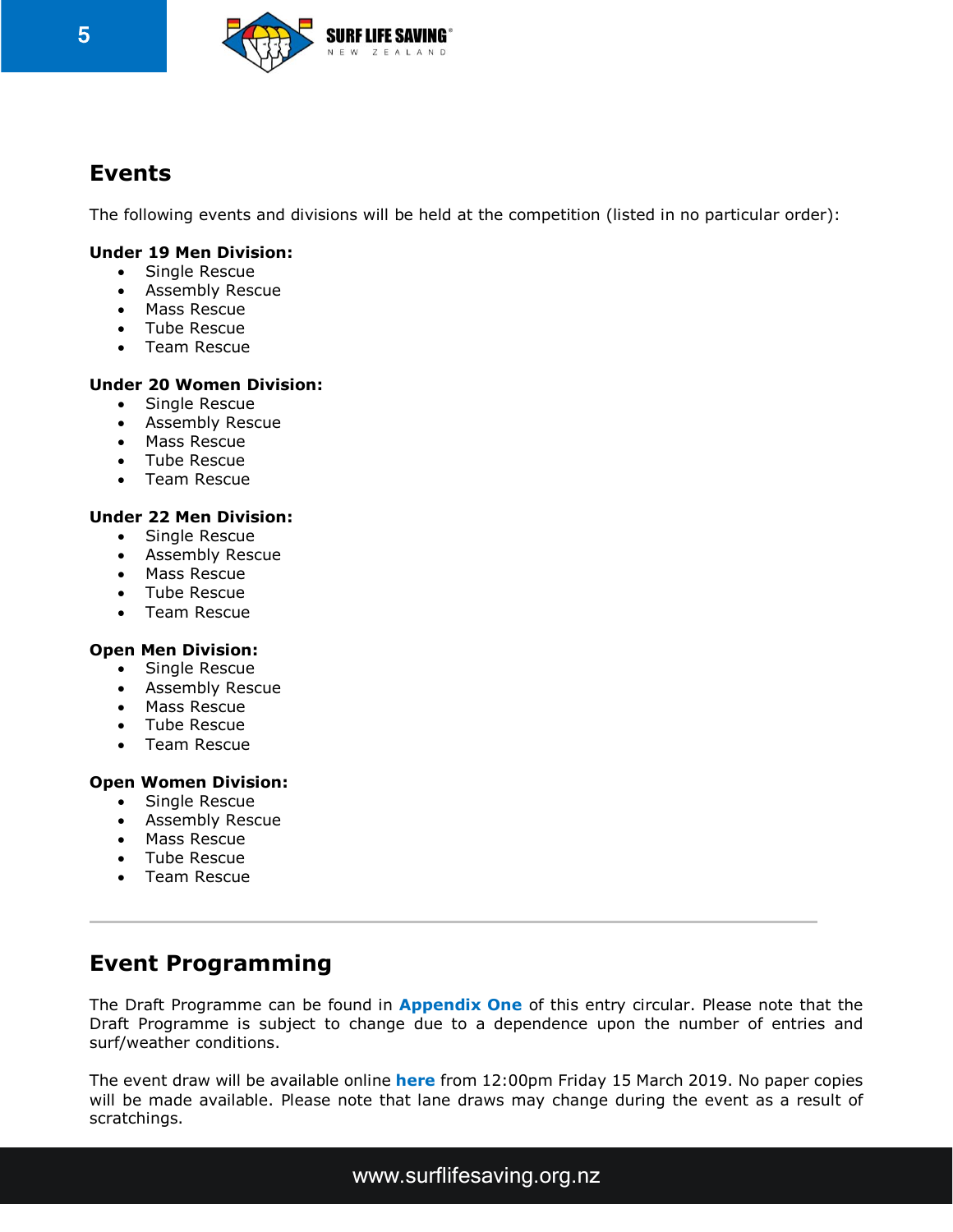

## **Results**

Results will posted on a noticeboard and be available online **[here](https://liveresults.co.nz/sls)** as events are completed.

## **Site Plan**

The draft Site Plan can be found in **Appendix Four** of this entry circular. Please note that the Site Plan is subject to change due to a dependence upon the number of entries and surf/weather conditions.

## **Event Photography**

Applications need to be made to the Event Manager to gain access to the Competition Arena in order to use cameras or video devices. Applications need to be made prior to the start of the event and must be submitted by 10:00am on the 4 March 2019. The Application Form can be found in **Appendix Three** of this entry circular.

#### **Media accreditation:**

There are two levels of accreditation:

1. Media

Journalists and photographers working directly for, or contracted to, local, national and international media outlets including TV, radio, newspapers, magazines and websites.

2. Club Photographers

Photographers appointed or contracted by a participating club to produce imagery. Only one Club Photographer can be appointed or contracted per club.

Only applications from Surf Life Saving Members and Media Agencies will be accepted for consideration (No public or non-members will be given access to the Competition Arenas to take photos, this includes parents of members who do not hold a membership themselves).

If access is gained then a Lanyard and Vest will be issued and must be worn at all times.

SLSNZ reserves the right to refuse access to the arenas.

By entering this event Athletes and Team Management agree to SLSNZ using images and video taken during the competition for media and marketing purposes. Athletes and Team Management also agree by entering into this event that SLSNZ or second party contractors are allowed to fly drones above Competitors and Team Management throughout the event.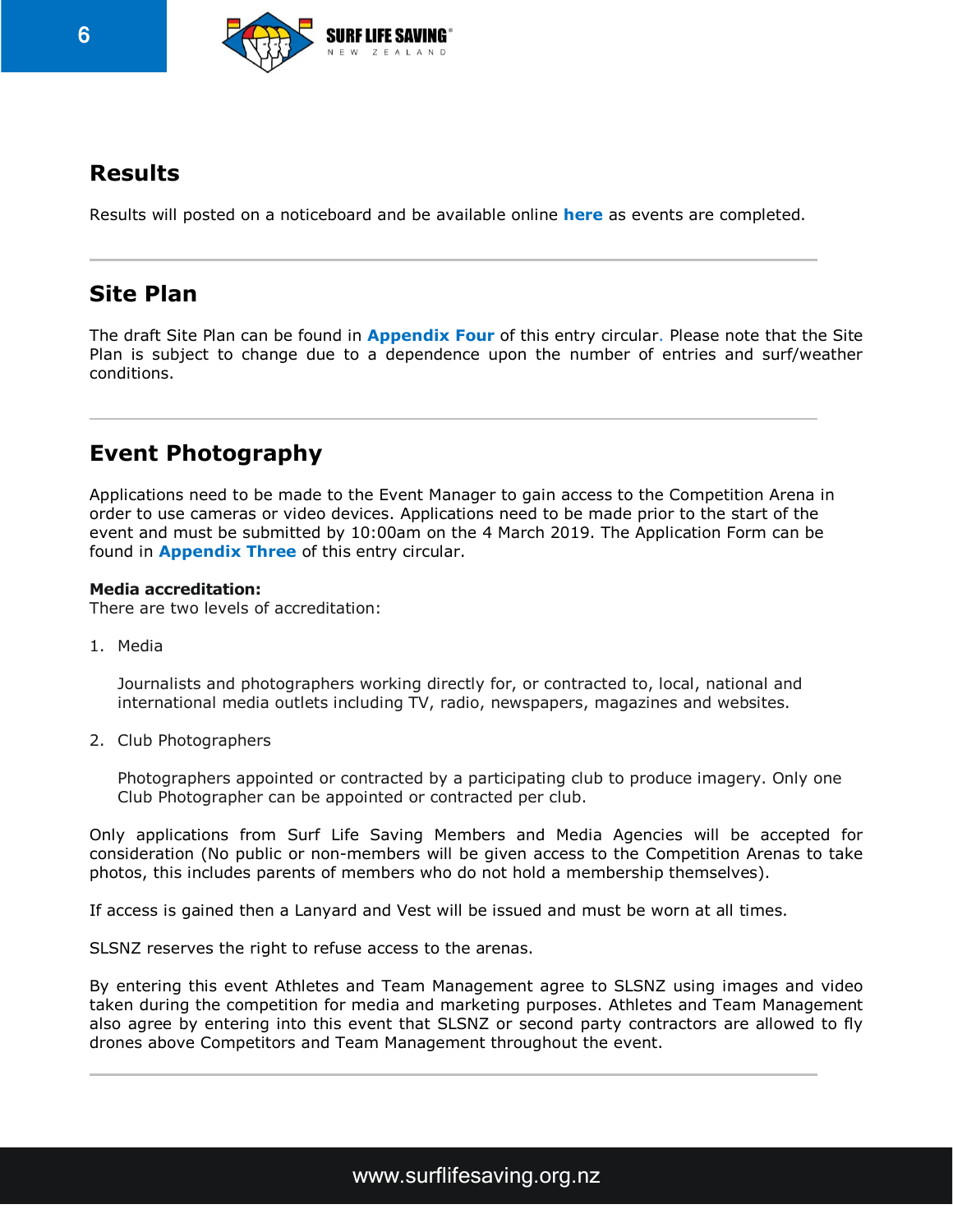

## **Event Safety**

#### **Pre-Existing Medical Conditions**

All participants with a pre-existing medical condition must complete and submit a 'Pre-Existing Medical Conditions Declaration' form prior to the close of entries. These forms are to be submitted to the Event Manager (Scott Bicknell) by email to scott@bicknellconsultants.com. However, participants are encouraged to submit these as early as possible.

Once submitted, the forms will be reviewed by SLSNZ and a decision will be made on whether a 'Competitor Waiver' form is required to be completed.

These forms are available through the website **[here](https://www.surflifesaving.org.nz/calendar/2019/march/bp-south-island-irb-championships)**.

#### **Competition Safety Plan**

The Competition Safety Plan will be made available through the website **[here](https://www.surflifesaving.org.nz/calendar/2019/march/bp-south-island-irb-championships)** prior to the event commencing. The document is also available for viewing in the Event Management Area during the event. The missing person at sea reflex tasking can be found in **Appendix Two** of this entry circular.

#### **Competition Safety Vests**

The wearing of high visibility vests will be mandatory for patients for the Tube Rescue event only. Lifejackets are to worn by participants at all other times. Supplying safety vests is a club responsibility and must be in line with the SLSNZ guidelines for safety vests. This information can be found **[here](https://www.surflifesaving.org.nz/sport/about-us/sport-documents)**.

#### **Parent, Guardian, Coach, Team Manager and Club Obligations**

It is the responsibility of clubs, through their coaches and manager, to ensure that each individual competitor is competent to **safely** compete in the conditions that prevail on any given day.

It is therefore the clubs responsibility to ensure that competitors who are not yet competent to compete in the prevailing conditions are withdrawn from an event rather than expose them to unnecessary risk or potential harm by encouraging or coercing competitors to compete, particularly against their will. Please refer to statement (e) of the **Agreement to be bound by the Manual** section of the **Surf Sports Competition Manual.** The Manual can be found **[here](http://www.surflifesaving.org.nz/sport/about-us/surf-sport-manual/)**.

It is the expectation of the organisers that all clubs will only permit competent competitors to compete in an event.

#### **Warm Up**

Please note that all SLSNZ rules and regulations apply as they do during the event. Please ensure compliance and follow the instructions of Event Management Staff.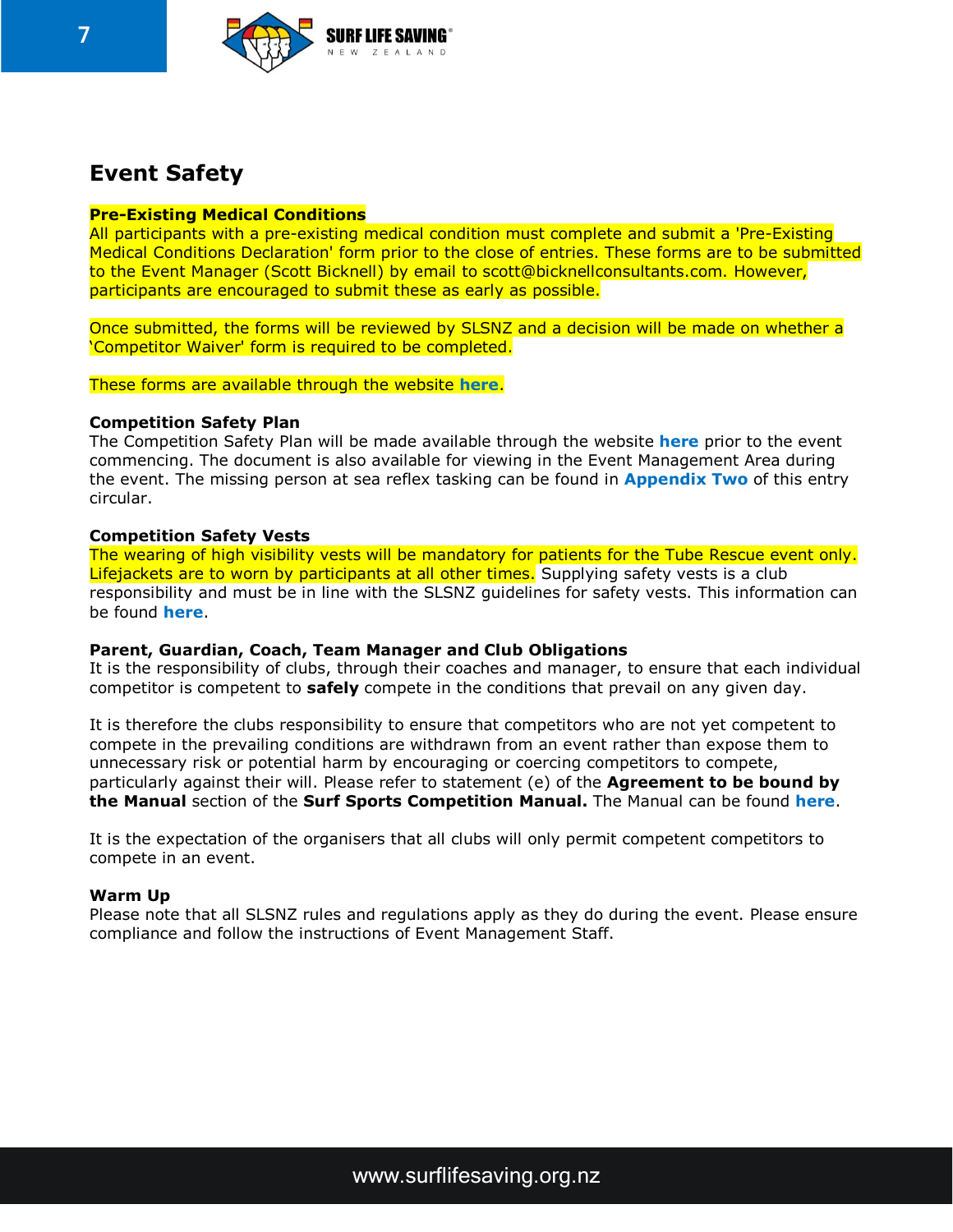

## **Dune and Environment Protection**

As per all our events dune and environment protection is the responsibility of everyone and as Surf Life Saving members please make sure you look after our beaches and sand dunes. If you see anyone walking through the dunes or placing equipment in areas they shouldn't be please advise them to remove it or inform event management. Please make sure all rubbish is placed in the bins supplied or taking with you.

## **Communications**

Event Management utilise a variety of tools to keep you updated with the latest event information and news. These include:

**The SLSNZ [Website](https://www.surflifesaving.org.nz/calendar/2019/march/bp-south-island-irb-championships) [Facebook](https://www.facebook.com/surflifesaving/?ref=bookmarks) [Twitter](https://twitter.com/slsnz) [Instagram](https://www.instagram.com/slsnz/)**

Please note that the SLSNZ Website will provide the latest event information at all times.

## **Key Contact**

If you have any queries or concerns, please feel free to contact the Event Manager.

Scott Bicknell Event Manager BP Surf Rescue South Island Championships Surf Life Saving New Zealand

m 027 327 7339

e scott@bicknellconsultants.com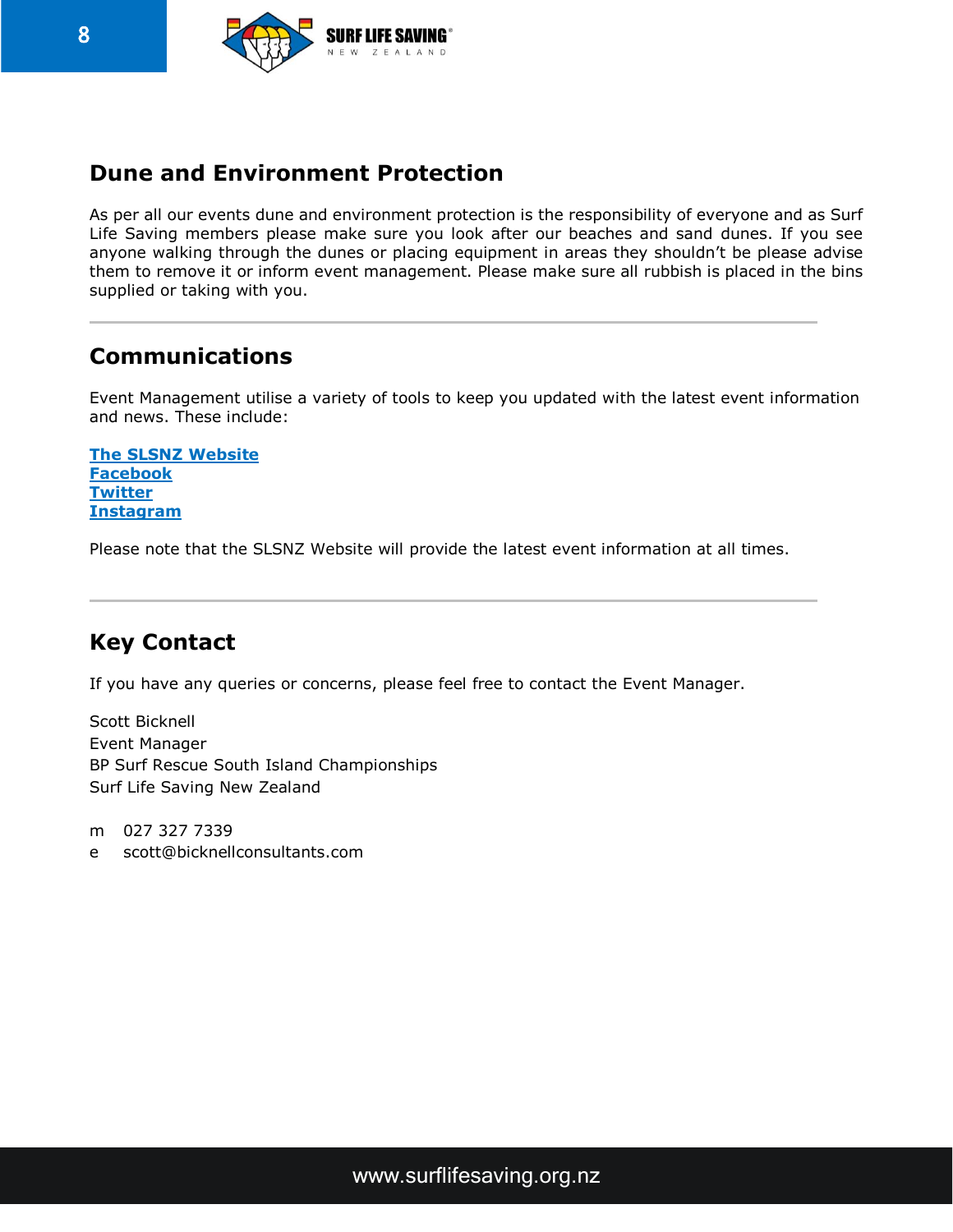

## **Appendix One**

## **Programme Draft Programme**

## **Saturday 16 March 2019**

| Start Time: | 8:30am              |
|-------------|---------------------|
| Low Tide:   | $6:59$ am – 0.4m    |
| High Tide:  | $1:23$ pm – $1.8$ m |

| <b>Water Arena</b>     |  |  |
|------------------------|--|--|
| <b>Mass Rescue</b>     |  |  |
| U22 Men Final          |  |  |
| U19 Men Heats          |  |  |
| U20 Women Heats        |  |  |
| Open Women Heats       |  |  |
| Open Men Heats         |  |  |
| U19 Men Final          |  |  |
| U20 Women Final        |  |  |
| Open Women Semis       |  |  |
| Open Men Semis         |  |  |
| Open Women Final       |  |  |
| Open Men Final         |  |  |
| <b>Tube Rescue</b>     |  |  |
| U22 Men Final          |  |  |
| U19 Men Heats          |  |  |
| U20 Women Heats        |  |  |
| Open Women Heats       |  |  |
| Open Men Heats         |  |  |
| U19 Men Final          |  |  |
| U20 Women Final        |  |  |
| Open Women Final       |  |  |
| Open Men Final         |  |  |
| <b>Assembly Rescue</b> |  |  |
| U22 Men Final          |  |  |
| U19 Men Heats          |  |  |
| U20 Women Heats        |  |  |
| Open Women Heats       |  |  |
| Open Men Heats         |  |  |
| U19 Men Final          |  |  |
| U20 Women Final        |  |  |
| Open Women Semis       |  |  |
| Open Men Semis         |  |  |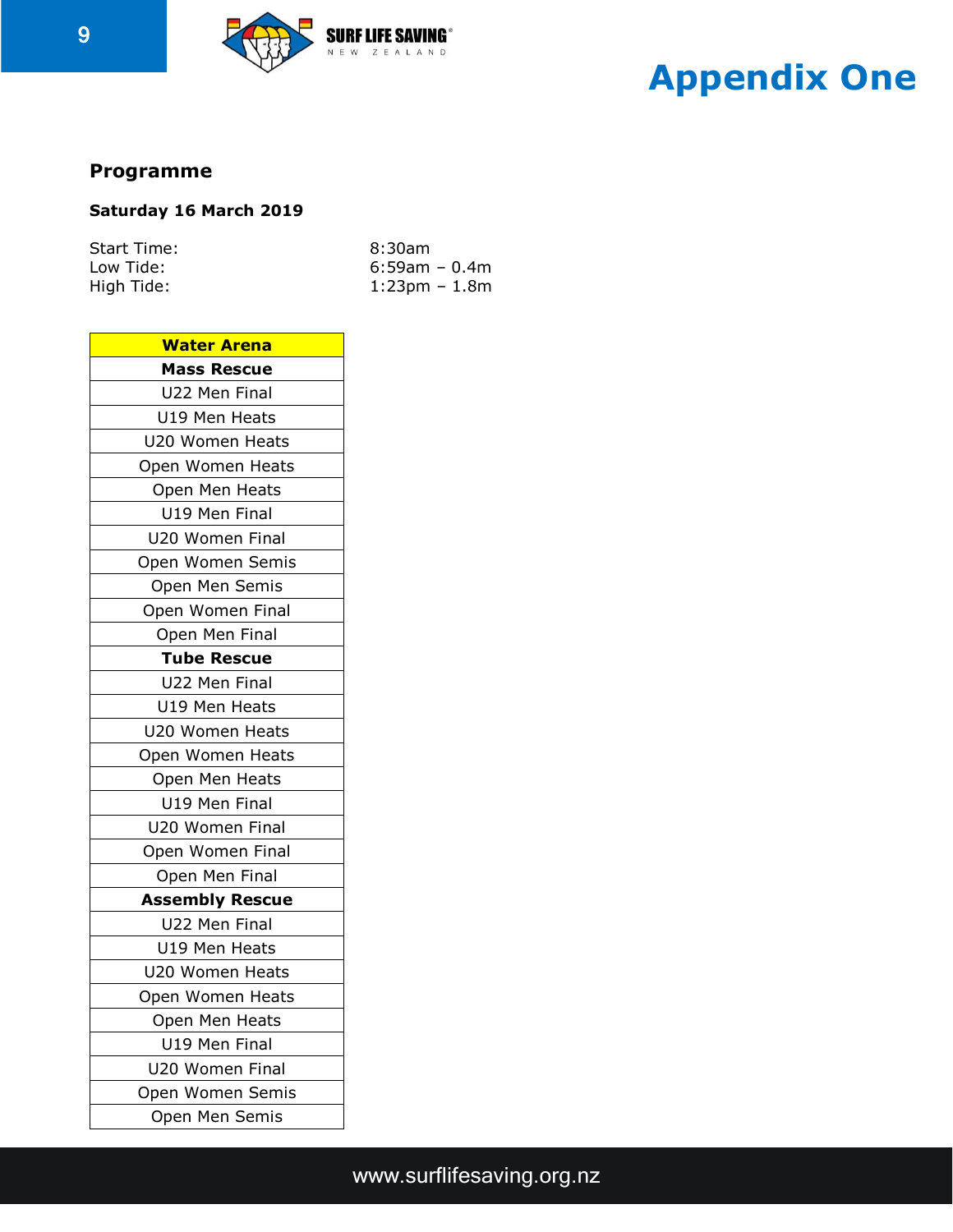

| Open Women Final     |  |  |
|----------------------|--|--|
| Open Men Final       |  |  |
| <b>Single Rescue</b> |  |  |
| U22 Men Final        |  |  |
| U19 Men Heats        |  |  |
| U20 Women Heats      |  |  |
| Open Women Heats     |  |  |
| Open Men Heats       |  |  |
| U22 Men              |  |  |
| U19 Men Final        |  |  |
| U20 Women Final      |  |  |
| Open Women Semis     |  |  |
| Open Men Semis       |  |  |
| Open Women Final     |  |  |
| Open Men Final       |  |  |
| <b>Team Rescue</b>   |  |  |
| Open Women Heats     |  |  |
| Open Men Heats       |  |  |
| Open Women Final     |  |  |
| Open Men Final       |  |  |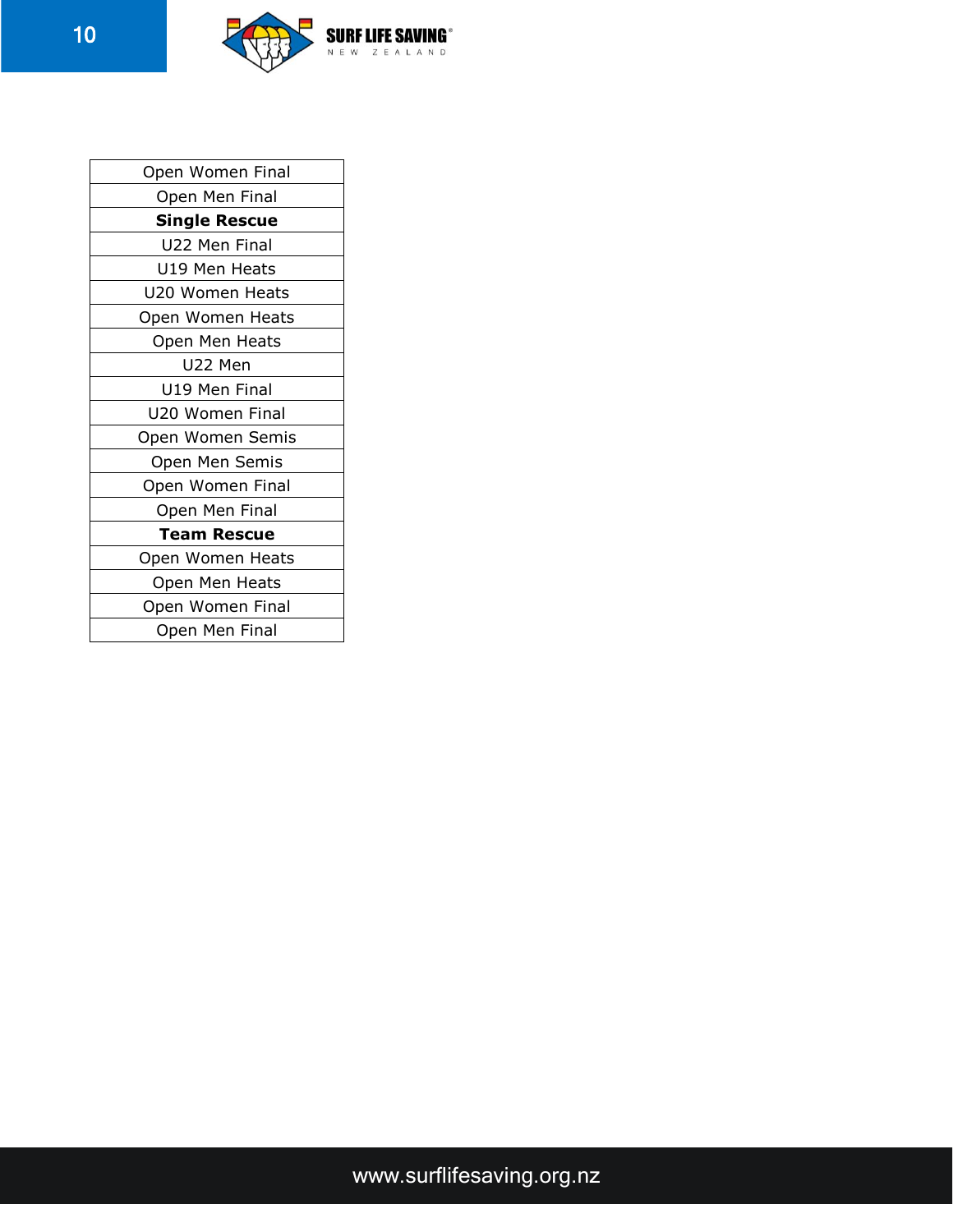

## **Appendix Two**

## **Missing Person at Sea - Officials Reflex Tasks**

The continuous sounding of air horns & whistles, and waving of flags to competitors, *confirms*  that a **competitor is missing at sea.** 

#### **OFFICIALS'** response and responsibilities.

- 1. Immediately close and clear the water arena of competitors and craft, by…
- 2. The continuous sounding of air horns & whistles, and waving of flags to competitors, until all competitors are out the water.
- 3. With the assistance of supporters immediately clear competitor's equipment from the beach within the affected arena/s then keep supporters and all competitors, who are **not** part of the competitor search party (CSP), out of the affected arena/s.
- 4. Arena Referees (AR) with assistance of officials and team managers/coaches, assemble the designated CSP into orderly lines, with fins & goggles/masks, ensuring each are "buddied up," and with lifeguard (LG) support, (preferably 1X10). LGs must have fins and a tube.
- 5. Arena Referees (AR) to 'standby' on their allocated radio channels for instructions from the Event Safety Officer (ESO) who will confirm the location and timing for the deployment of the CSPs.
- 6. When requested, deploy the CSP to sea, then observe and monitor progress of the CSP and their safety. AR to provide feedback to ESO only where necessary and only as radio traffic permits. AR should continue to 'standby' their radios fro further information and instructions.
- 7. Officials may be called upon by the ESO to call for volunteers, (qualified LGs, whom are competent swimmers, and whom have fins, goggles/mask, and preferably a wetsuit vest) from supporters, who are able and willing to take part in the search upon completion of a suitable briefing, to form supporters search parties (SSP). Officials may only deploy SSP after cleared to do so by the ESO or their delegate, and only when the ESO or their delegate is satisfied that the SSP have been adequately briefed of their roles, safety procedures, and the potential hazards and risks.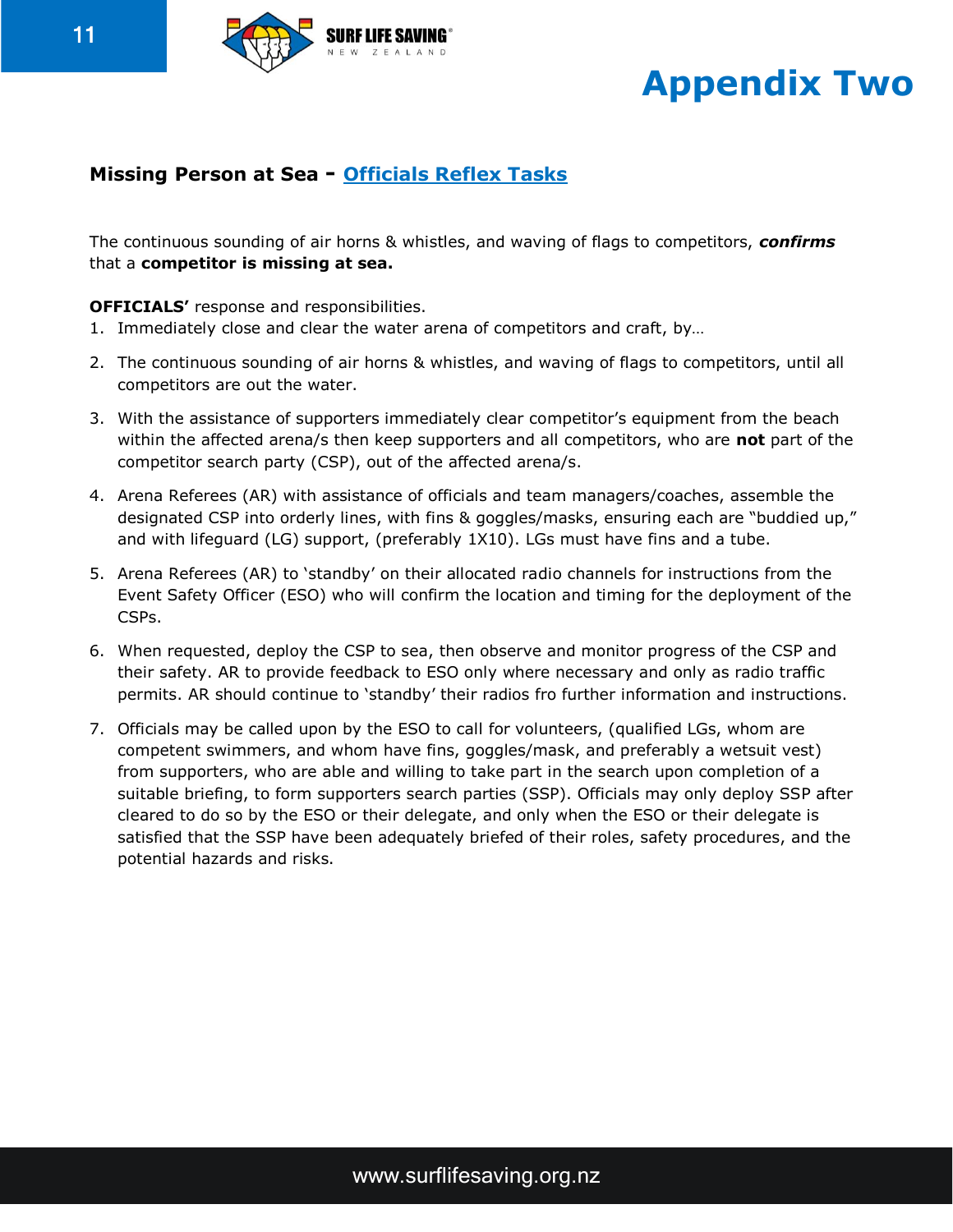

### **Missing Person at Sea - Managers/Coaches Reflex Tasks**

The continuous sounding of air horns & whistles, and waving of flags to competitors, *confirms*  that a **competitor is missing at sea** 

#### **TEAM MANAGERS/COACHES'** response and responsibilities.

- 1. Team managers to check that their competitors are all accounted for.
- 2. Assign only competent lifeguards (LG) to the competitor search party (CSP) with fins and goggles/masks, and direct them to their Coach or Arena Referees (AR) in the affected arena/s.
- 3. Coaches to report immediately to the AR in their assigned arena and organise their CSP in line/s, ensuring that they are 'paired up' while awaiting instructions from the AR.
- 4. CSP should be sorted into lines with the most capable athletes closest to the water and least capable furthest from to the water. Coaches to remind CSP that when in the water, searchers will take turns at diving under water to search, while the their buddy makes sure they are safe and that their buddy returns to the surface.
- 5. Coaches/Team managers must should know the number and names of their CSP prior to entering the water and ensure that they are all accounted for prior to leaving the water and or search party.
- 6. Team Managers/Coaches and the CSP must follow the instructions of the AR and officials at all times to ensure that the search is implemented in a coordinated manner. If competitors do not feel confident or capable of implementing a search they must withdraw from the CSP, ensuring that they notify their buddy and coach/team manager before leaving the water and or CSP.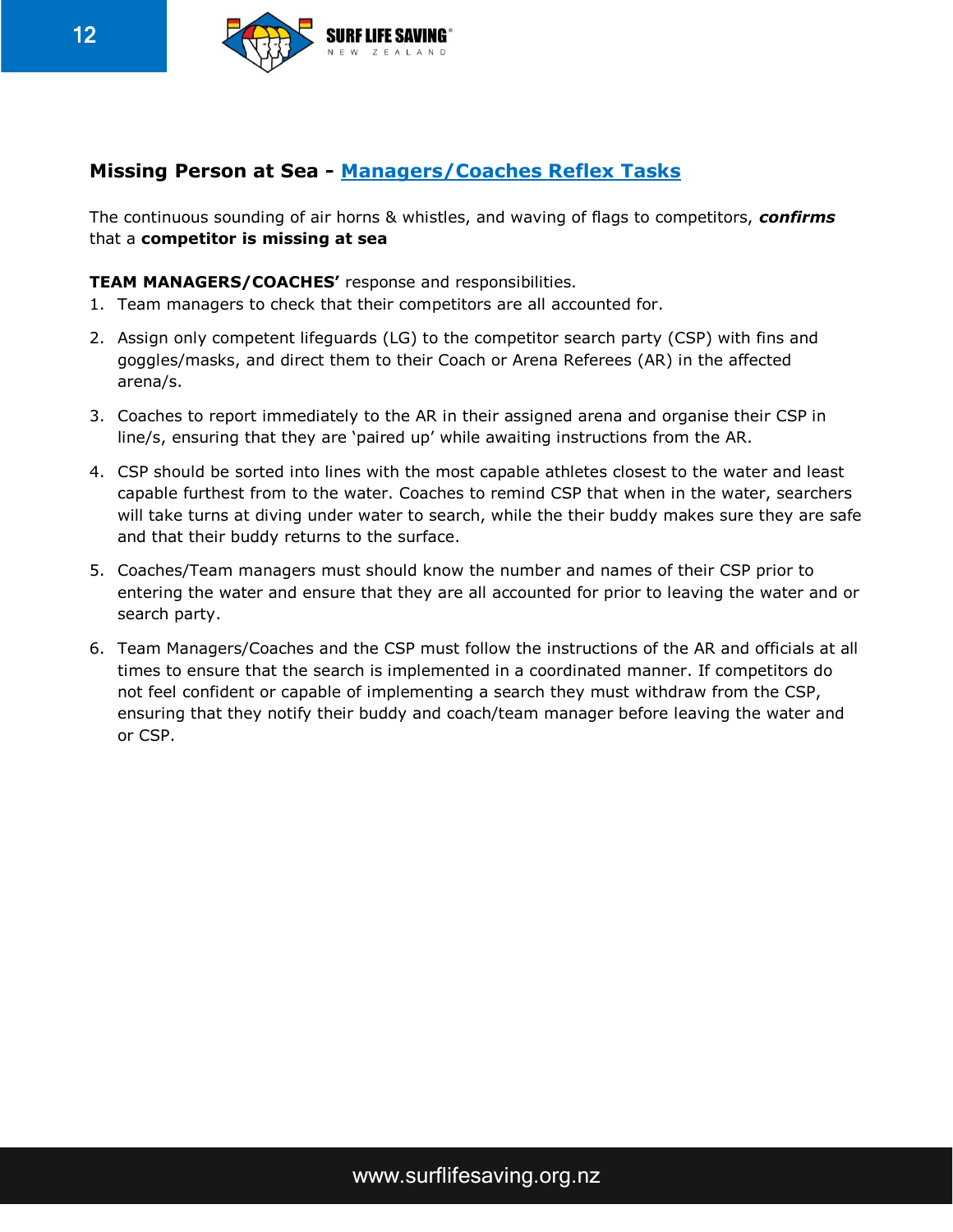

### **Missing Person at Sea - Supporters Reflex Tasks**

The continuous sounding of air horns & whistles, and waving of flags to competitors, *confirms*  that a **competitor is missing at sea.** 

#### **SUPPORTERS'** response and responsibilities.

- 1. Immediately leave the beach area closest to the water, taking all equipment that you can, to provide clear open access to the water arena by officials and search parties.
- 2. Only re-enter the arena area, if required, to continue to remove craft and equipment from the arena.
- 3. Then please remain outside the arena and the designated search zone until instructed or permitted to do so by officials or an announcement by the event management group over the public address system.
- 4. If you are a qualified and refreshed lifeguard, a competent swimmer, and have fins and goggles/mask with you, and preferably a wetsuit vest, you may wish to consider making yourself available, to join a support search party. If you meet all these requirements, please report to an official in the affected arena/s with the equipment detailed above, and follow their instructions as directed.

### **Missing Person at Sea - IRB Reflex Tasks**

Upon hearing rescue, rescue, rescue or the continuous sounding of air horns & whistles, and waving of flags to competitors, *confirms* that a **competitor is missing at sea.** 

**IRB CREWS'** response and responsibilities.

- 1. **One crew** to immediately return to shore and pick up the LKP (pink) buoy and place this at the **L**ast **K**nown **P**osition of the missing person.
- 2. Once the LKP is in the correct position, the crew person must enter the water with life jacket, at the LKP, and allow themselves to drift in the direction of the prevailing current, while maintaining their distance from the shoreline.
- 1. **All other Crews**  Immediately remove all competitors from all arenas, regardless of the race completion.
- 2. Position the IRBs on the ocean side of the break zone and LKP and stand by on your assigned radio channel for further instructions.
- 3. Monitor progress of the competitor search party in the water, and provide immediate assistance if required.
- 4. If the missing person is found, immediately return to the designated position on shore. The Tower.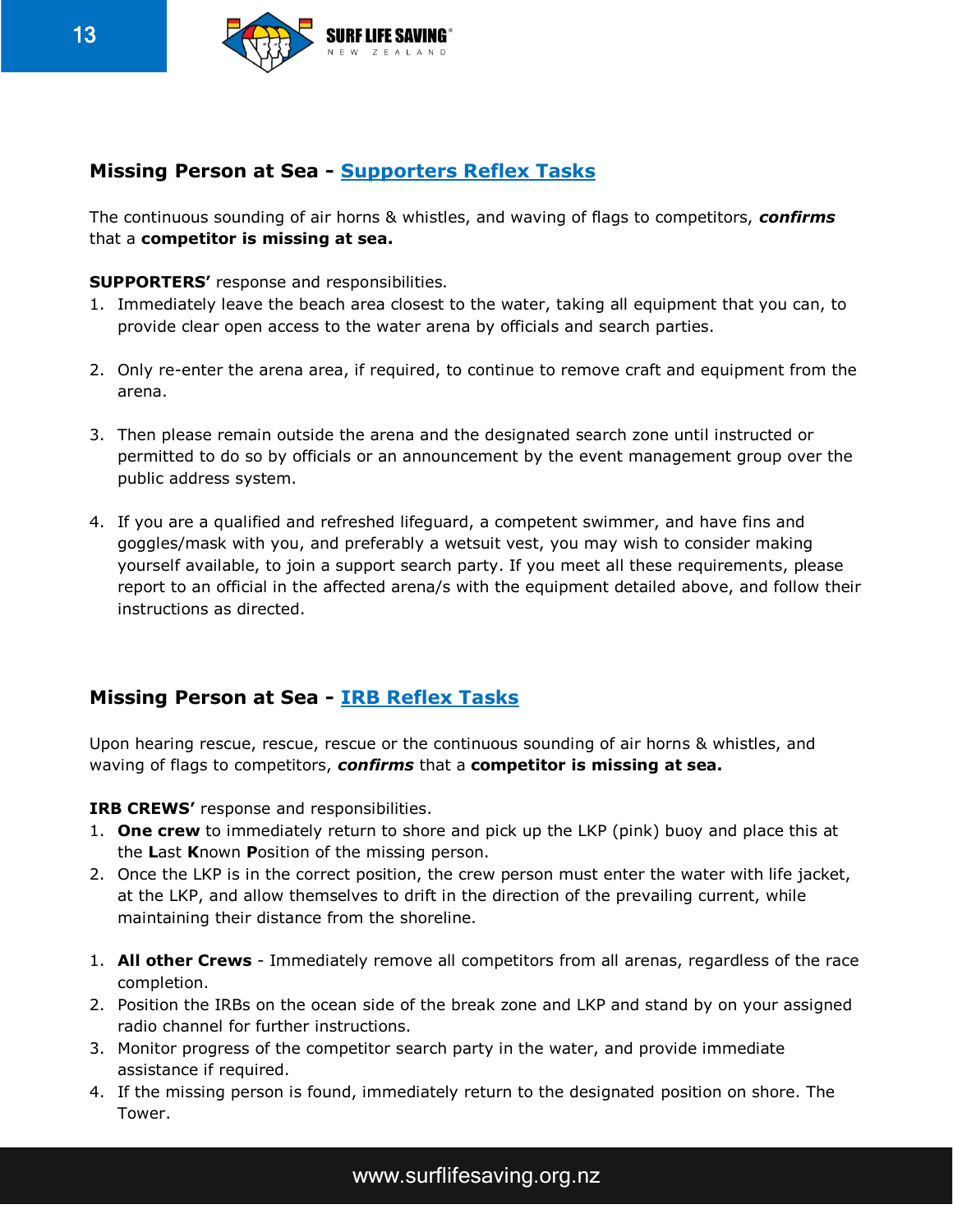

## **Appendix Three**

### **Media Accreditation Application Information**

There are two levels of accreditation:

1. Media

Journalists and photographers working directly for, or contracted to, local, national and international media outlets including TV, radio, newspapers, magazines and websites.

2. Club Photographers

Photographers appointed or contracted by a participating club to produce imagery. Only one Club Photographer can be appointed or contracted per club.

Media and individuals seeking accreditation for the events must:

- Complete the application form and submit it to the Media Manager no less than 10 days prior to the start of the event.
- Provide a clear and suitable head and shoulders photograph.
- Sign in with the Media Manager or Event Manager on site at the start and end of each competition day.
- Wear their provided laminated accreditation pass and high visibility vest at all times in the competition arenas and return to the Media Manager or Event Manager at the conclusion of the event and agree not to share or provide passes or vests to anyone else.
- Agree to abide by event safety, access rules and instructions from Surf Life Saving New Zealand staff and officials. Anyone who fails to self-regulate or follow these will be asked to leave the arenas.

Rules:

- Accredited Media and Club Photographers can only operate within three metres of the arena barriers or within two metres of craft if they are stacked inside the water arena barriers.
- They are permitted to operate anywhere outside of these zones but are not permitted inside of team tents without invitation.
- Interview requests with Surf Life Saving New Zealand staff, officials, volunteers, event staff or athletes must be requested through the Media Manager or Event Manager at least two hours prior.
- Official Media will have priority to conduct interviews.
- Requests for camera or video devices to be attached to athlete crafts must be made prior to the start of the event or day of the event if the event is multiple days.
- The only exception to the above is Surf Life Saving New Zealand's Media Manager and official event photographer who have free access to all areas.

Inappropriate use of cameras and video devices at events:

- Event organisers reserve the right to ban anyone found to be using cameras or video devices inappropriately at any events, trainings or activities.
- Event organisers will notify the appropriate authority (ie Police) if they suspect that a person is using cameras or video devices inappropriately.
- Surf Life Saving New Zealand reserves the right to cancel accreditation if a person is charged with the misuse of cameras and/or video devices by the appropriate authority.

Surf Life Saving New Zealand reserves the right to grant media accreditation at its discretion. Any questions or queries should be directed to the Event Manager.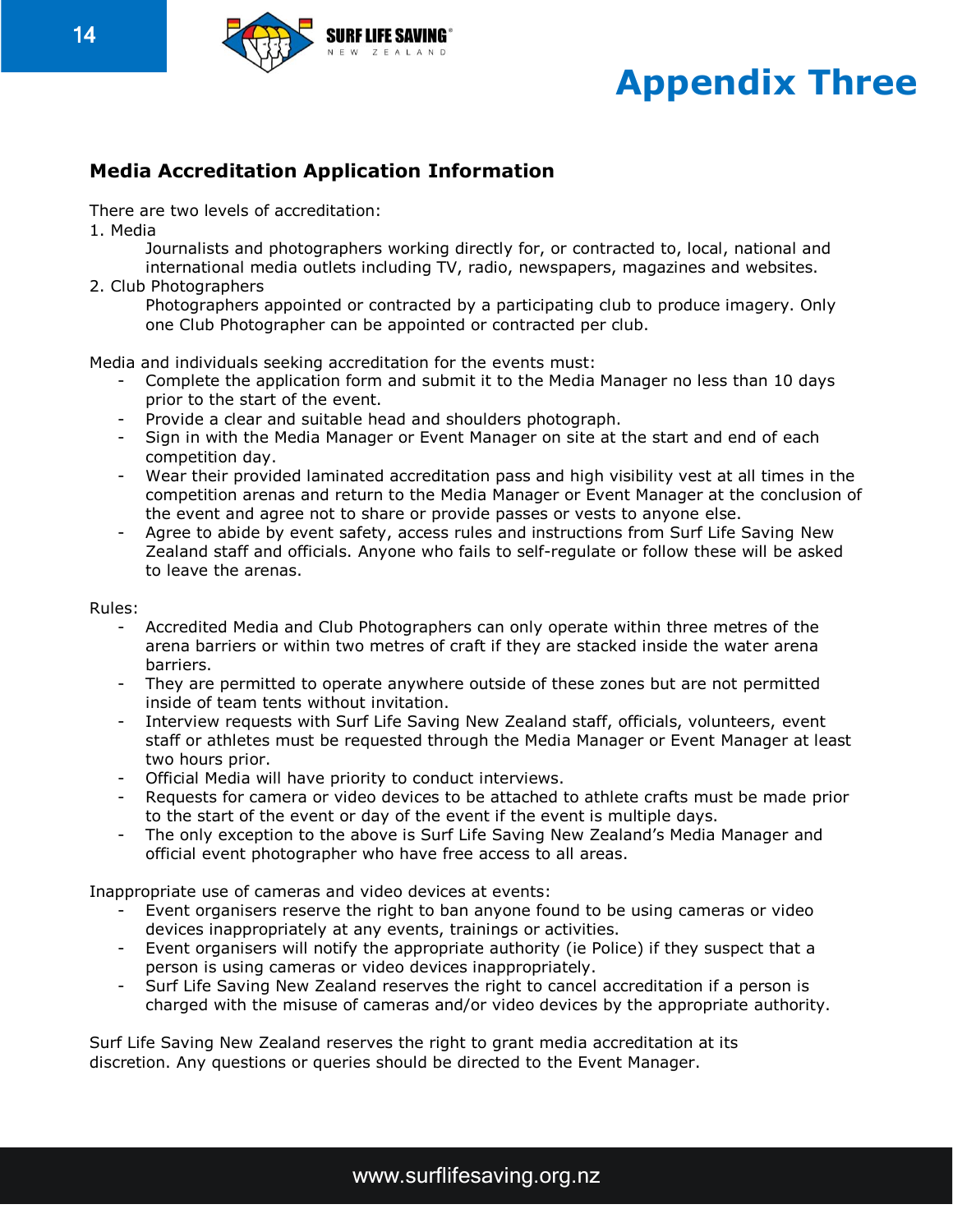

### **Media Accreditation Application Form**

| Event Name:    |  |
|----------------|--|
| Full name:     |  |
| Email:         |  |
| Mobile number: |  |
| Address:       |  |

Applying for:

- Media: Please state agency name:
- Club Photographer: Please state club:

Attendance days Y/N:

- Day 1:
- Day 2: \_\_\_\_\_\_\_
- Day 3: \_\_\_\_\_\_\_
- Day 4: 1997

I confirm that I have read and understood this application agreement and agree to the terms and conditions.

Signature:

Date:

Please email your completed and signed application form together with a clear head and shoulders photograph (1MB in size) to the Event Manager